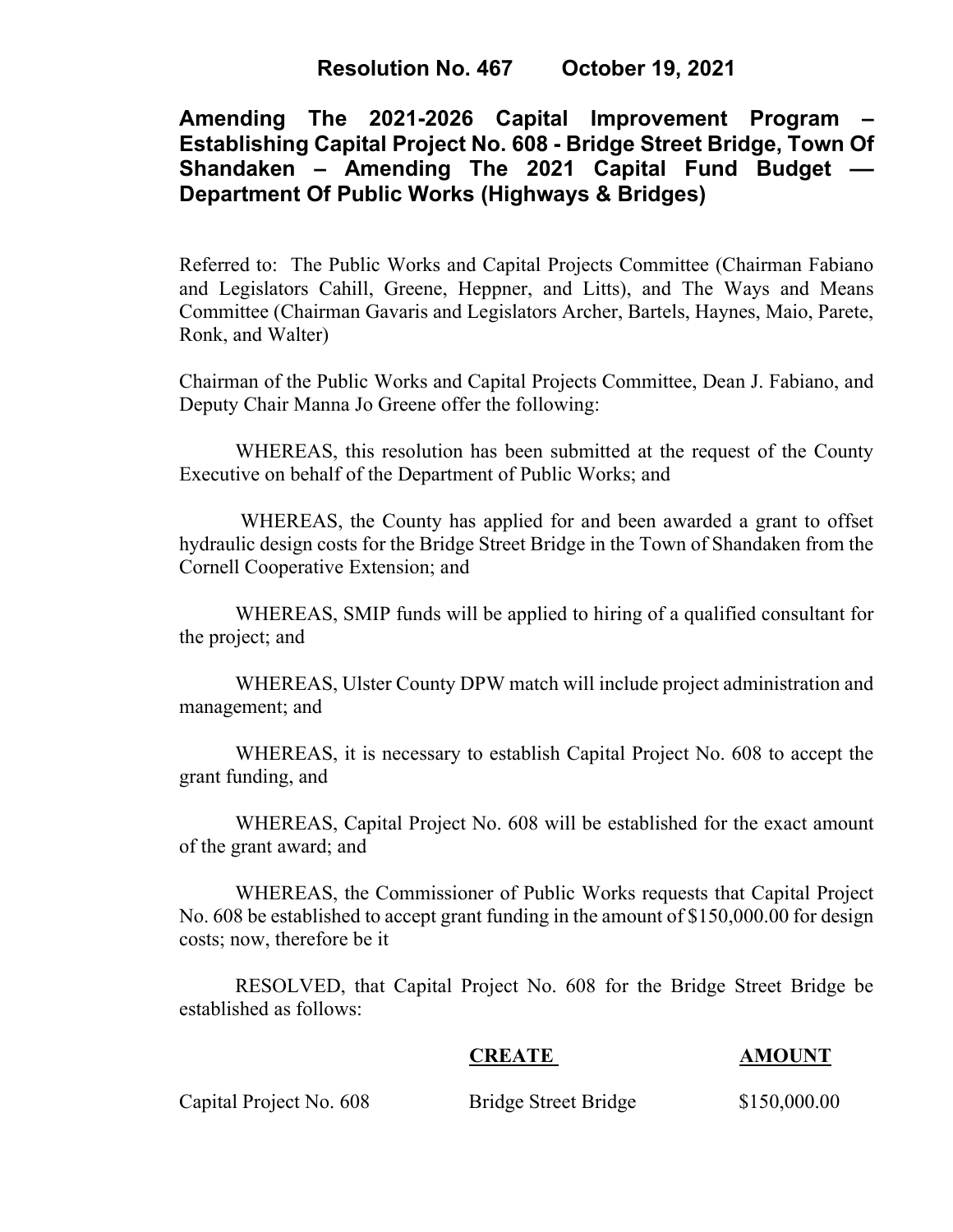### **- Page 2 -**

## **Resolution No. 467 October 19, 2021**

**Amending The 2021-2026 Capital Improvement Program – Establishing Capital Project No. 608 - Bridge Street Bridge, Town Of Shandaken – Amending The 2021 Capital Fund Budget –– Department Of Public Works (Highways & Bridges)**

and, be it further

RESOLVED, that the 2021 Ulster County Capital Fund budget is hereby amended as follows:

|                                       | <b>INCREASE</b>                                         | <b>AMOUNT</b> |
|---------------------------------------|---------------------------------------------------------|---------------|
| HH.5197.0608-4300.4505<br>$(App. \#)$ | Capital Project No. 608<br><b>Professional Services</b> | \$150,000.00  |
| HH.5197.0608 -3500.5710<br>(Rev. #)   | Revenue- Serial Bonds                                   | \$150,000.00  |

and move its adoption.

#### ADOPTED BY THE FOLLOWING VOTE:

AYES: 23 NOES: 0

Passed Committee: Public Works and Capital Projects on October 6, 2021

Passed Committee: Ways and Means on October 12, 2021

FINANCIAL IMPACT: \$150,000.00 – COUNTY CAPITAL FUND APPROPRIATIONS (OFFSET BY GRANT FUNDING) \$150,000.00 – COUNTY REVENUE – SERIAL BONDS